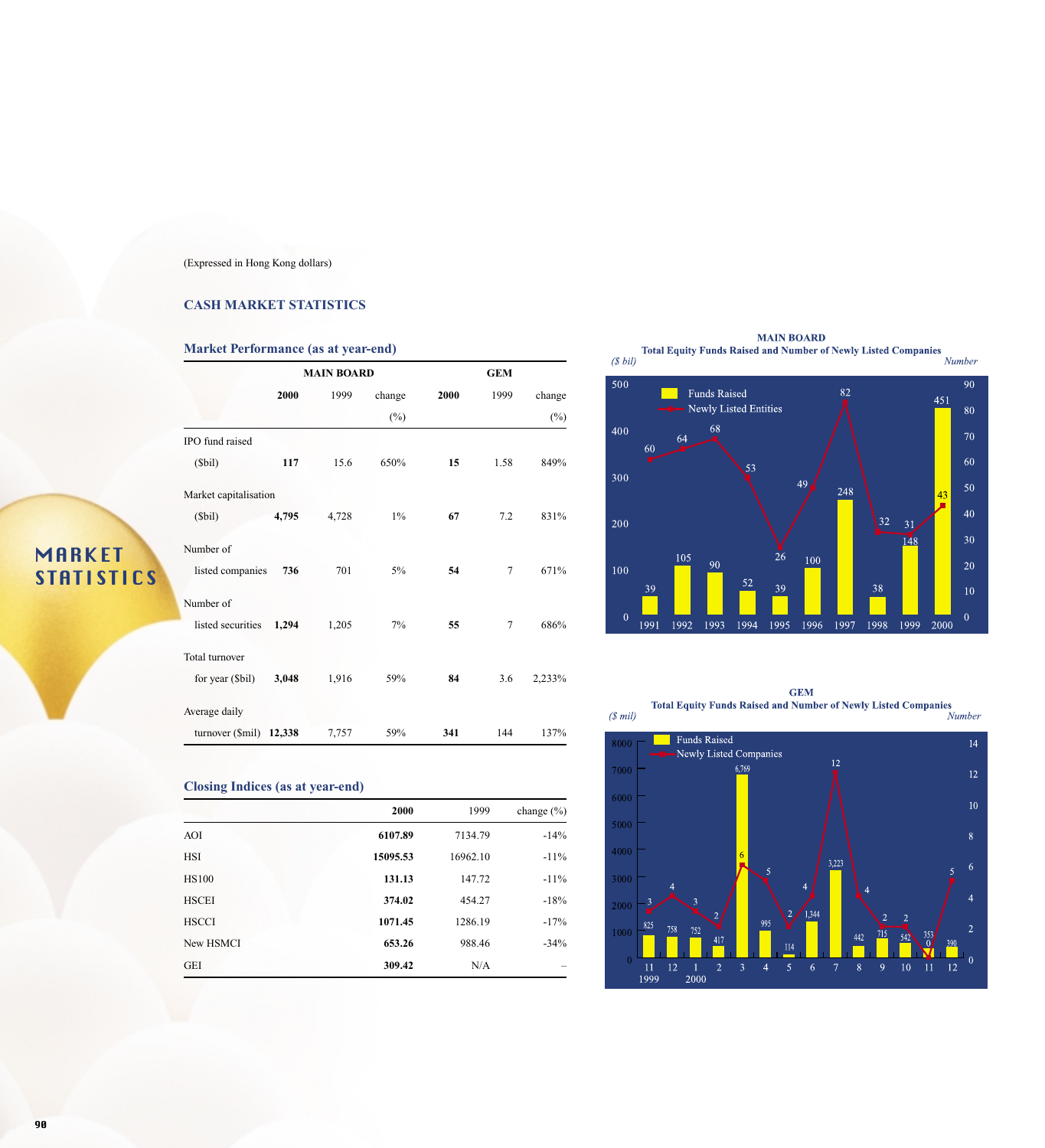## MARKET STATISTICS

#### **CASH MARKET STATISTICS (Cont'd)**

#### **MAIN BOARD**

#### **New Listings**

|                 | 1991         | 1992 | 1993 | 1994 | 1995 | 1996 | 1997         | 1998         | 1999 | <b>2000</b>      |
|-----------------|--------------|------|------|------|------|------|--------------|--------------|------|------------------|
|                 |              |      |      |      |      |      |              |              |      |                  |
| New Listed      |              |      |      |      |      |      |              |              |      |                  |
| Companies       | 60           | 64   | 68   | 53   | 26   | 49   | 82           | 32           | 31   | 43               |
| New Warrants    |              |      |      |      |      |      |              |              |      |                  |
| $-$ Equity      |              |      |      |      |      |      |              |              |      |                  |
| Warrants        | 55           | 92   | 66   | 64   | 39   | 80   | 101          | 31           | 51   | 45               |
| - Derivative    |              |      |      |      |      |      |              |              |      |                  |
| Warrants        | 17           | 46   | 27   | 49   | 55   | 201  | 351          | 157          | 162  | 280              |
| Total           | 72           | 138  | 93   | 113  | 94   | 281  | 452          | 188          | 213  | 325              |
| New Debt        |              |      |      |      |      |      |              |              |      |                  |
| Securities      | 2            | 5    | 47   | 71   | 58   | 84   | 61           | 21           | 87   | 20               |
| New Unit Trusts | $\mathbf{0}$ | 5    | 9    | 4    | 1    | 1    | $\mathbf{0}$ | $\mathbf{0}$ | 1    | $\boldsymbol{0}$ |

#### **MAIN BOARD**

#### **Number of Listed Companies**

|               | 1991 | 1992 | 1993 | 1994 | 1995 | 1996 | 1997 | 1998 | 1999 | 2000 |
|---------------|------|------|------|------|------|------|------|------|------|------|
| Finance       | 47   | 54   | 57   | 60   | 58   | 58   | 56   | 55   | 51   | 60   |
| Utilities     | 9    | 9    | 11   | 11   | 11   | 13   | 14   | 14   | 14   | 12   |
| Properties    | 88   | 85   | 85   | 85   | 87   | 96   | 105  | 109  | 108  | 106  |
| Consolidated  |      |      |      |      |      |      |      |      |      |      |
| Enterprises   | 92   | 112  | 143  | 167  | 174  | 182  | 203  | 210  | 218  | 227  |
| Industrials   | 100  | 131  | 159  | 183  | 190  | 212  | 256  | 269  | 288  | 308  |
| Hotels        | 13   | 13   | 14   | 14   | 14   | 14   | 14   | 13   | 13   | 14   |
| Miscellaneous | 8    | 9    | 8    | 9    | 8    | 8    | 10   | 10   | 9    | 9    |
| Total         | 357  | 413  | 477  | 529  | 542  | 583  | 658  | 680  | 701  | 736  |

#### **MAIN BOARD** Composition of Market Capitalisation as at 2000 year end



**MAIN BOARD** Market Capitalisation (as at year end)





Consolidated enterprises  $(41.05\%)$ 

**GEM** Market Capitalisation (as at month end)

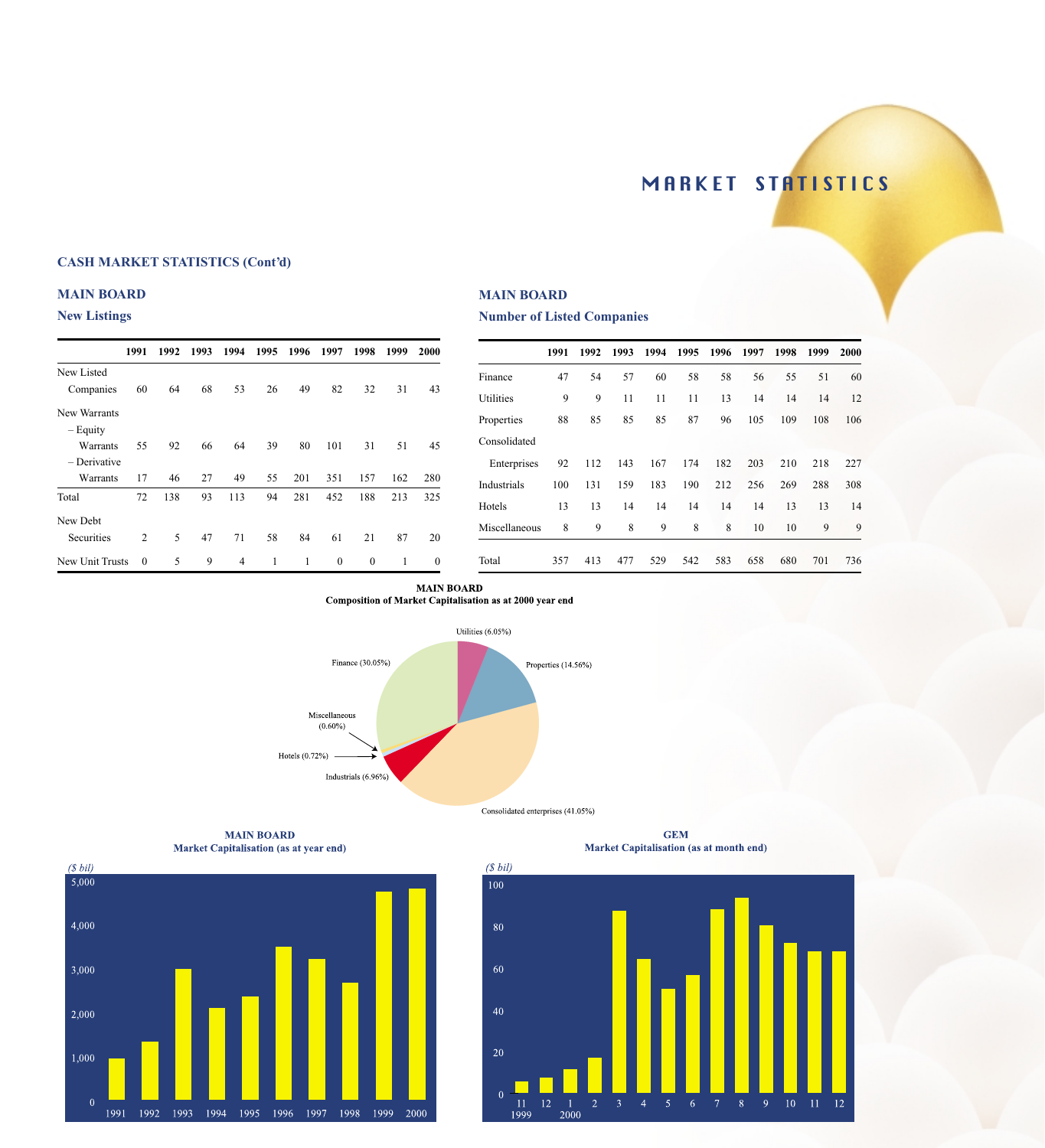



\* Adjusted for late reported and rejected sales <sup>+</sup> Including Nasdaq Stocks

> **GEM Total Monthly Trading Value**



**Growth Enterprise Index**  $3/2000 - 12/2000$ 





\* Adjusted for late reported and rejected sales <sup>+</sup> Including Nasdaq Stocks

> **MAIN BOARD** Average Yield & PE Ratio (year-end figures)



**Hang Seng Index and All Ordinaries Index** 1/1991 to 12/2000



## **MARKET STATISTICS**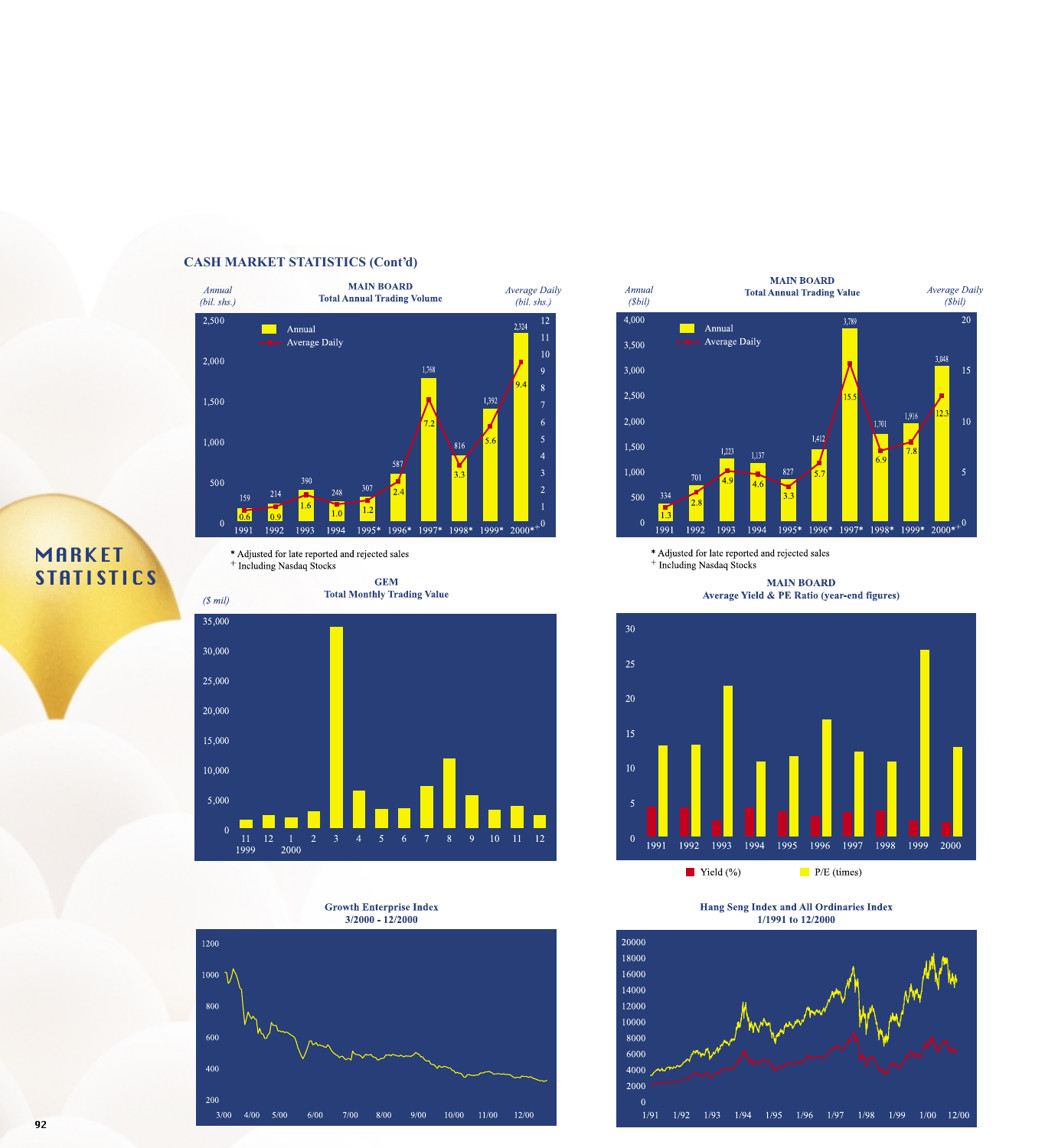### **DERIVATIVES MARKET STATISTICS (as at year-end)**

|                                                               |                 | 2000                 |                 | 1999          |
|---------------------------------------------------------------|-----------------|----------------------|-----------------|---------------|
|                                                               | <b>Volume</b>   | Period-end           | Volume          | Period-end    |
|                                                               | (Contracts)     | <b>Open Interest</b> | (Contracts)     | Open Interest |
| Products traded on the Futures Exchange                       |                 |                      |                 |               |
| Hang Seng Index Futures                                       | 4,023,138       | 31,246               | 5,132,332       | 31,414        |
| Mini-Hang Seng Index Futures*                                 | 120,165         | 827                  |                 |               |
| Hang Seng 100 Futures                                         | 30,991          |                      | 66,822          | 297           |
| Hang Seng Properties Sub-Index Futures                        |                 |                      | 341             |               |
| Red-Chip Futures                                              | 3,801           | 62                   | 30,753          | 410           |
| <b>Stock Futures</b>                                          | 3,322           | 21                   | 5,696           | 1,213         |
| <b>Rolling Forex</b>                                          | 3,279           | 207                  | 9,042           | 288           |
| One-month HIBOR Futures                                       | 12,075          | 450                  | 9,726           | 945           |
| Three-month HIBOR Futures                                     | 325,155         | 29,142               | 308,646         | 18,263        |
| Hang Seng Index Options                                       | 544,047         | 10,519               | 714,309         | 24,120        |
| Hang Seng 100 Options                                         | 5,893           | 7                    | 51,393          | 4,294         |
| Hang Seng Properties Sub-Index Options                        | $\mathbf{2}$    |                      | 2,330           |               |
| Red-Chip Options                                              |                 |                      | 10              |               |
| Products traded on the Stock Exchange's Traded Options System |                 |                      |                 |               |
| <b>Stock Options</b>                                          | 4,188,702       | 462,494              | 2,197,972       | 209,210       |
|                                                               | (Average Daily) |                      | (Average Daily) |               |
|                                                               | 16,958          |                      | 16,723          |               |
| MUTTER THEFT THE ROLL COOL                                    |                 |                      |                 |               |

\* Mini-Hang Seng Index Futures started trading on 9 October 2000

### **PARTICIPANTSHIP AND TRADING RIGHT HOLDERS STATUS (as at year-end)**

|                                                        | <b>Stock Exchange</b> | <b>Futures Exchange</b> |
|--------------------------------------------------------|-----------------------|-------------------------|
|                                                        | 2000                  | 2000                    |
| <b>Exchange Participants</b> <sup>(1)</sup>            | 515                   | 139                     |
| Trading                                                | 500                   | 139                     |
| Non-trading                                            | 15                    | $\bf{0}$                |
| Trading Right Holders <sup>(1)</sup>                   | 46                    | 56                      |
| Corporate                                              | 5                     | 47                      |
| Individual                                             | 41                    | 9                       |
| Average no. of trading rights held by                  |                       |                         |
| Participants and Trading Rights Holders <sup>(2)</sup> | 1.66                  | 1.18                    |

(1) Exchange Participants and Trading Right Holders were former Members of the two exchanges before the merger taken place on 6 March 2000.

(2) Average no. of trading rights held by Participants and Trading Right Holders = Total no. of trading rights held/Total no. of Participants and Trading Rights Holders.